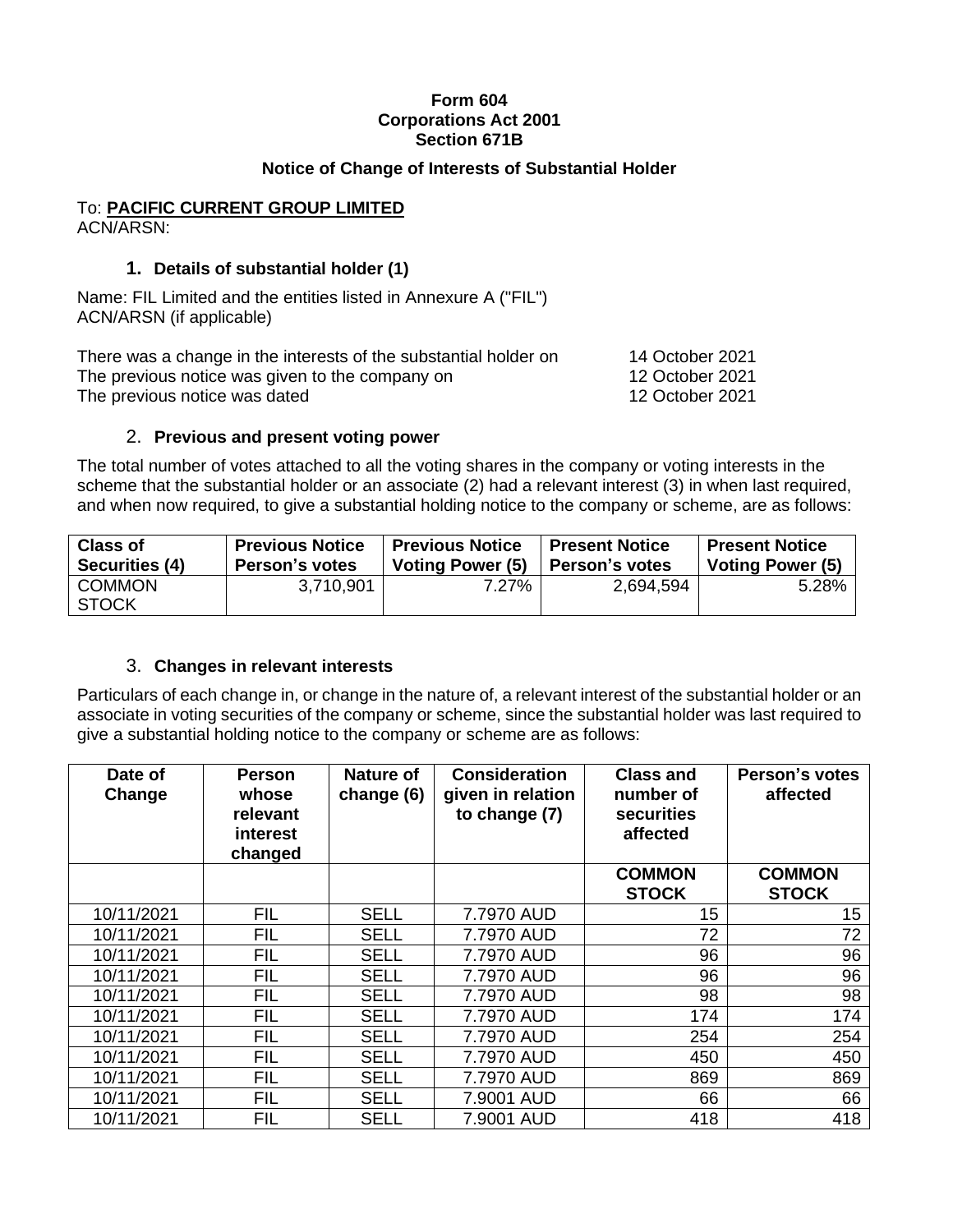| 10/11/2021 | <b>FIL</b> | <b>SELL</b> | 7.9001 AUD         | 544         | 544         |
|------------|------------|-------------|--------------------|-------------|-------------|
| 10/11/2021 | <b>FIL</b> | <b>SELL</b> | 7.9001 AUD         | 545         | 545         |
| 10/11/2021 | <b>FIL</b> | <b>SELL</b> | 7.9001 AUD         | 568         | 568         |
| 10/11/2021 | <b>FIL</b> | <b>SELL</b> | 7.9001 AUD         | 1,025       | 1,025       |
| 10/11/2021 | <b>FIL</b> | <b>SELL</b> | 7.9001 AUD         | 1,211       | 1,211       |
| 10/11/2021 | <b>FIL</b> | <b>SELL</b> | 7.9001 AUD         | 2,687       | 2,687       |
| 10/11/2021 | <b>FIL</b> | <b>SELL</b> | 7.9001 AUD         | 5,140       | 5,140       |
| 10/12/2021 | <b>FIL</b> | <b>SELL</b> | 7.6048 AUD         | 338         | 338         |
| 10/12/2021 | <b>FIL</b> | <b>SELL</b> | 7.6048 AUD         | 1,606       | 1,606       |
| 10/12/2021 | <b>FIL</b> | <b>SELL</b> | 7.6048 AUD         | 2,121       | 2,121       |
| 10/12/2021 | <b>FIL</b> | <b>SELL</b> | 7.6048 AUD         | 2,121       | 2,121       |
| 10/12/2021 | <b>FIL</b> | <b>SELL</b> | 7.6048 AUD         | 2,165       | 2,165       |
| 10/12/2021 | <b>FIL</b> | <b>SELL</b> | 7.6048 AUD         | 3,856       | 3,856       |
| 10/12/2021 | <b>FIL</b> | <b>SELL</b> | 7.6048 AUD         | 5,619       | 5,619       |
| 10/12/2021 | <b>FIL</b> | <b>SELL</b> | 7.6048 AUD         | 9,956       | 9,956       |
| 10/12/2021 | <b>FIL</b> | <b>SELL</b> | 7.6048 AUD         | 19,254      | 19,254      |
| 10/12/2021 | <b>FIL</b> | <b>SELL</b> | 7.7627 AUD         | 31          | 31          |
| 10/12/2021 | <b>FIL</b> | <b>SELL</b> | 7.7627 AUD         | 147         | 147         |
| 10/12/2021 | <b>FIL</b> | <b>SELL</b> | 7.7627 AUD         | 195         | 195         |
| 10/12/2021 | <b>FIL</b> | <b>SELL</b> | 7.7627 AUD         | 195         | 195         |
| 10/12/2021 | <b>FIL</b> | <b>SELL</b> | 7.7627 AUD         | 199         | 199         |
| 10/12/2021 | <b>FIL</b> | <b>SELL</b> | 7.7627 AUD         | 354         | 354         |
| 10/12/2021 | <b>FIL</b> | <b>SELL</b> | 7.7627 AUD         | 516         | 516         |
| 10/12/2021 | <b>FIL</b> | <b>SELL</b> | 7.7627 AUD         | 914         | 914         |
| 10/12/2021 | <b>FIL</b> | <b>SELL</b> | 7.7627 AUD         | 1,767       | 1,767       |
| 10/13/2021 | <b>FIL</b> | <b>SELL</b> | 7.6002 AUD         | 894         | 894         |
| 10/13/2021 | <b>FIL</b> | <b>SELL</b> | 7.6002 AUD         | 894         | 894         |
| 10/13/2021 | <b>FIL</b> | <b>SELL</b> | 7.6002 AUD         | 894         | 894         |
| 10/13/2021 | <b>FIL</b> | <b>SELL</b> | 7.6002 AUD         | 894         | 894         |
| 10/13/2021 | <b>FIL</b> | <b>SELL</b> | 7.6002 AUD         | 894         | 894         |
| 10/13/2021 | <b>FIL</b> | <b>SELL</b> | 7.6002 AUD         | 894         | 894         |
| 10/13/2021 | <b>FIL</b> | <b>SELL</b> | 7.6002 AUD         | 1,093       | 1,093       |
| 10/13/2021 | <b>FIL</b> | <b>SELL</b> | 7.6002 AUD         | 1,937       | 1,937       |
| 10/13/2021 | <b>FIL</b> | <b>SELL</b> | 7.6002 AUD         | 3,746       | 3,746       |
| 10/14/2021 | FIL        | <b>SELL</b> | 7.4700 AUD         | 5,936       | 5,936       |
| 10/14/2021 | <b>FIL</b> | <b>SELL</b> | 7.4700 AUD         | 31,571      | 31,571      |
| 10/14/2021 | FIL        | <b>SELL</b> | 7.4700 AUD         | 41,966      | 41,966      |
| 10/14/2021 | <b>FIL</b> | <b>SELL</b> | 7.4700 AUD         | 41,980      | 41,980      |
| 10/14/2021 | FIL        | <b>SELL</b> | 7.4700 AUD         | 42,856      | 42,856      |
| 10/14/2021 | FIL        | <b>SELL</b> | 7.4700 AUD         | 77,036      | 77,036      |
| 10/14/2021 | FIL        | <b>SELL</b> | 7.4700 AUD         | 112,473     | 112,473     |
| 10/14/2021 | FIL        | <b>SELL</b> | 7.4700 AUD         | 199,286     | 199,286     |
| 10/14/2021 | <b>FIL</b> | <b>SELL</b> | 7.4700 AUD         | 385,381     | 385,381     |
|            |            |             | <b>Total Sells</b> | (1,016,307) | (1,016,307) |

# 4. **Present Relevant Interest**

Particulars of each relevant interest of the substantial holder in voting securities after the change are as follows: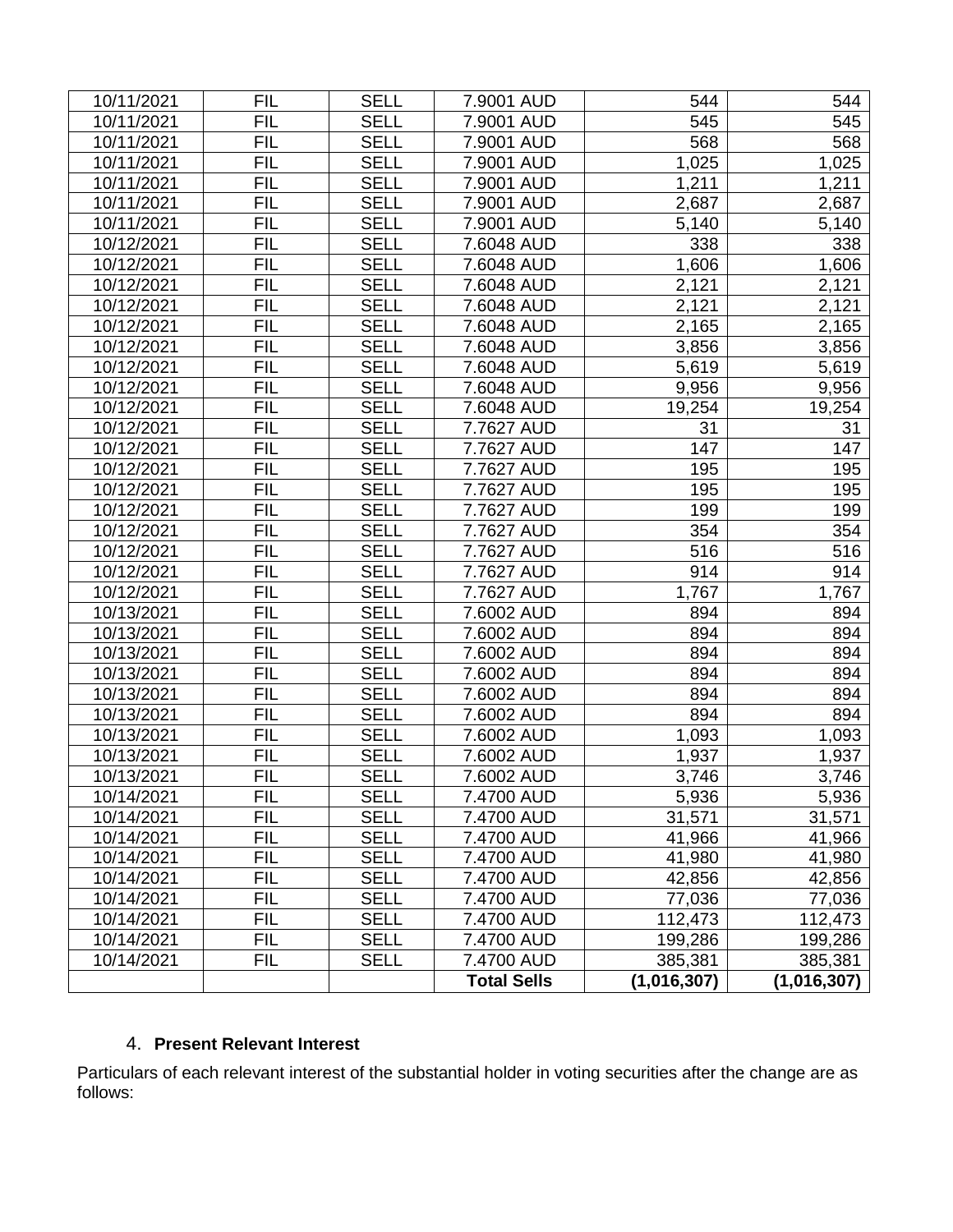Refer to Annexure A

### 5. **Changes in Association**

The persons who have become associates (2) of, ceased to be associates of, or have changed the nature of their association (9) with, the substantial holder in relation to voting interests in the company or scheme are as follows:

Name and ACN/ARSN (if applicable) | Nature of association N/A

#### 6. **Addresses**

The addresses of persons named in this form are as follows:

Refer to Annexure A

**Sign Here \_\_\_\_\_\_\_\_\_\_\_\_\_\_\_\_\_\_\_\_\_\_\_\_\_\_\_\_\_\_\_\_\_\_\_\_**

**Dated: 18 October 2021 Jen Li Head of Regulatory Reporting, Asia Pacific Duly authorized under Powers of Attorney by and on behalf of FIL Limited**

#### **Annexure A**

| <b>Investment Manager</b> | <b>Address</b>        | <b>Custodian</b>           | <b>Nature of Relevant Interest</b> | <b>Sum of Numerator Shares</b> |
|---------------------------|-----------------------|----------------------------|------------------------------------|--------------------------------|
| <b>FIL Investment</b>     | Level 11, 167         | <b>HSBC BANK PLC (C)</b>   |                                    | 507,759                        |
| Management                | Macquarie Street,     | <b>NATIONAL ASTL BK</b>    |                                    |                                |
| (Australia) Limited       | Sydney, NSW 2000,     | MELBOURNE (S)              |                                    | 44,675                         |
|                           | Australia             | <b>NORTHERN TRUST</b>      |                                    | 7,731                          |
|                           |                       | LONDON (C)                 |                                    |                                |
|                           |                       | <b>STATE STREET</b>        |                                    | 124,841                        |
|                           |                       | <b>LUXEMBOURG</b>          |                                    |                                |
| <b>FIL Investment</b>     | Level 21, Two Pacific | <b>BROWN BROS HARRIMN</b>  |                                    | 1,299,871                      |
| Management (Hong          | Place, 88 Queensway,  | LTD LUX (C)                |                                    |                                |
| Kong) Limited             | Admiralty, Hong Kong  | <b>CLEARSTREAM BANKING</b> |                                    | 165,744                        |
|                           |                       | SA LUX (C)                 | Investment Discretion /            |                                |
|                           |                       | LANDESBANK                 | <b>Voting Power</b>                |                                |
|                           |                       | <b>BADEN-WUERTTEMBER</b>   |                                    | 250,375                        |
|                           |                       | G                          |                                    |                                |
| <b>FIL Investment</b>     | 8 Marina View,        |                            |                                    |                                |
| Management                | #35-06, Asia Square   | <b>NORTHERN TRUST</b>      |                                    | 88,462                         |
| (Singapore) Limited       | Tower 1, 018960,      | LONDON (C)                 |                                    |                                |
|                           | Singapore             |                            |                                    |                                |
| <b>FIL Investments</b>    | Beech Gate, Millfield |                            |                                    |                                |
| International             | Lane, Lower           | <b>STATE STREET BANK</b>   |                                    |                                |
|                           | Kingswood, Tadworth,  | AND TR CO                  |                                    | 1,813                          |
|                           | Surrey, KT20 6RP,     |                            |                                    |                                |
|                           | United Kingdom        |                            |                                    |                                |